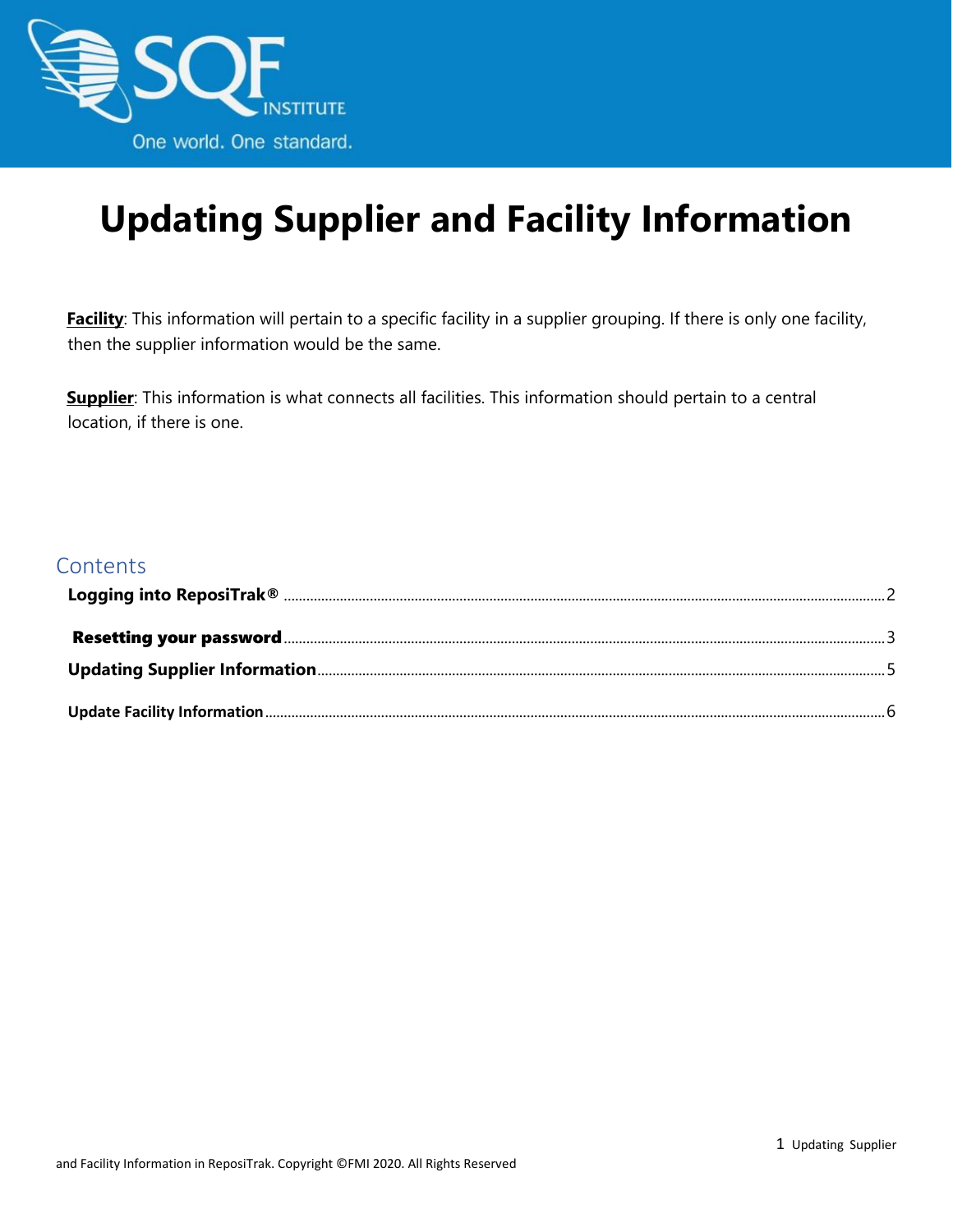

## **Logging into ReposiTrak®**

<span id="page-1-0"></span>**If your specific site is SQF certified and you need to re-register, do not add a new facility. You must re-register your existing facility. Only add a new facility when a new site is going to achieve SQF Certification**

The first step in re-registering a facility for your audit is to log into the ReposiTrak SQF Assessment Database. You can start by following the link below to the SQFI Existing User's Page:

#### <https://www.sqfi.com/assessment-database/existing-suppliers/>

Once there, click the link to log into the ReposiTrak SQF Assessment Database. You will be prompted to enter your username and password. You will then be presented with the screen below.

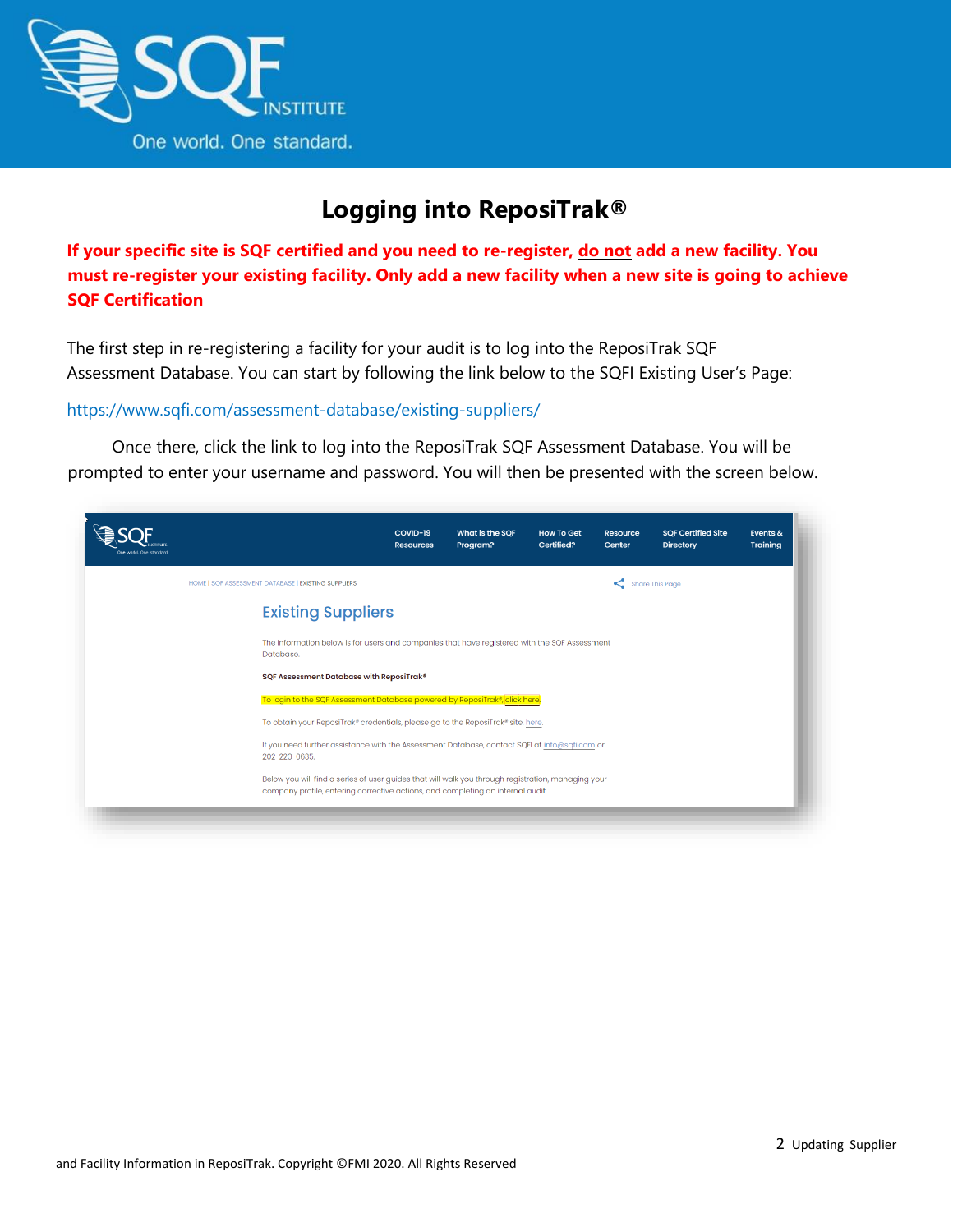

#### <span id="page-2-0"></span>Resetting your password

If you are having trouble, click this link to reset your password: [Reset Password](https://www.ac.parkcitygroup.com/application/vwavecgi/private/vialink.cgi/login/app)

| ß          | Username<br><b>Reset Password</b><br>Password |
|------------|-----------------------------------------------|
| ReposiTrak | ⊙                                             |
| Æ          | Login                                         |

In the database, **your username will be the email address you provided at the time of registration**. If you do not know your password, click the **["Reset Password"](https://www.ac.parkcitygroup.com/application/vwavecgi/private/vialink2.cgi/submit)** link located above the password option.

#### Resetting Password

Step 1: Clicking the **["Reset](https://www.ac.parkcitygroup.com/application/vwavecgi/private/vialink2.cgi/submit)  [Password"](https://www.ac.parkcitygroup.com/application/vwavecgi/private/vialink2.cgi/submit)** link Will take you to this screen. Once there, enter the email address associated with the account into the email address field and click "Reset Password."

| If your account was setup with a Username rather than Email Address, then enter your Username<br>instead. |  |
|-----------------------------------------------------------------------------------------------------------|--|
|                                                                                                           |  |
| <b>Email or Username</b>                                                                                  |  |
| <b>Reset Password</b>                                                                                     |  |

Step 2. If the email address is associated with an account in the Repositrak System, you will see this screen. Click on "Login with Temporary Password."

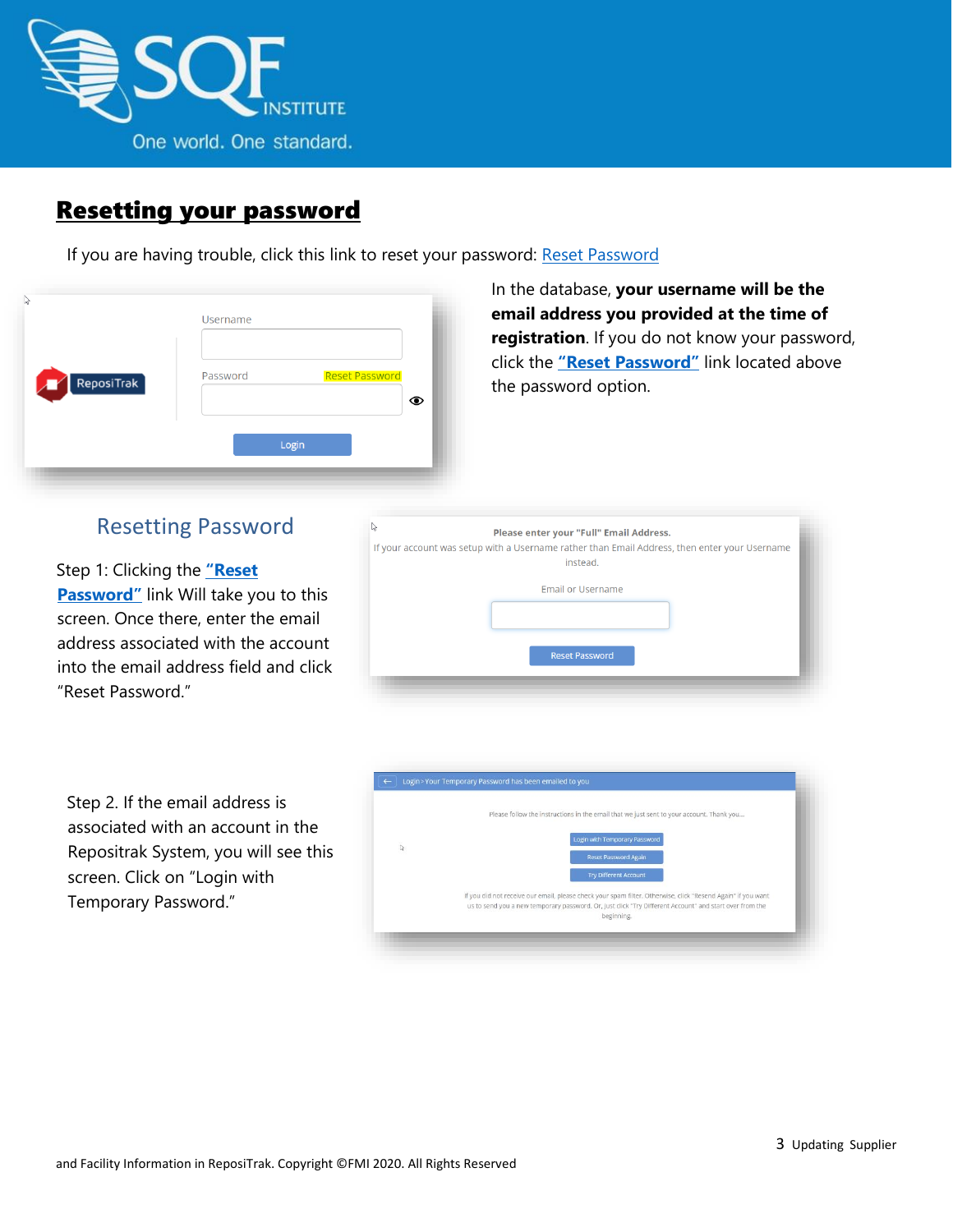

Step 3: Your screen will appear just like the right image when you have gained entry to the Repositrak website.



Step 4: Next, click on "My Audits" next to the SQF Logo. You will then be taken to the home page of ReposiTrak.

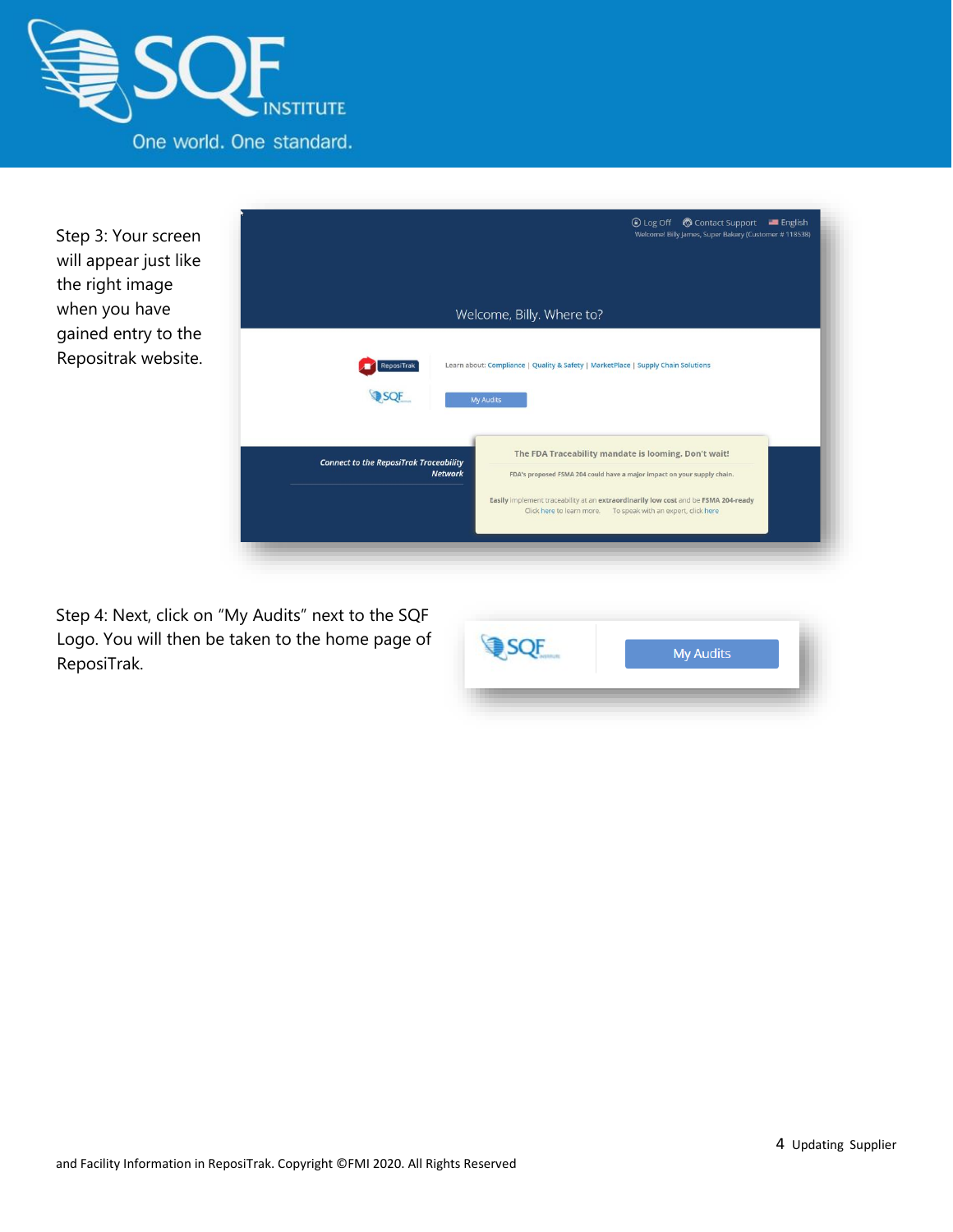

## <span id="page-4-0"></span>**Updating Supplier Information**

Step 1: Click on the 'My Company' tab. You will then be presented with the following options and click on 'My Company Information.'

| Home           | Compliance Center                                          | My Company | My Suppliers/Customers | <b>Manage Documents</b> | Quality & Safety | Item & Cost Track & Trace MarketPlace | Audit Compliance |
|----------------|------------------------------------------------------------|------------|------------------------|-------------------------|------------------|---------------------------------------|------------------|
| $\leftarrow$   | <b>Application Selection &gt; My Company</b>               |            |                        |                         |                  |                                       |                  |
|                |                                                            |            |                        |                         |                  |                                       |                  |
|                | Setup/Manage                                               |            |                        |                         |                  |                                       |                  |
|                | My Company Information                                     |            | っ<br>ے                 |                         |                  |                                       |                  |
|                | My Business Profile                                        |            |                        |                         |                  |                                       |                  |
|                | My Facilities                                              |            |                        |                         |                  |                                       |                  |
|                | Manage Facility Setup Requests from My Customer            |            |                        |                         |                  |                                       |                  |
|                | My Users                                                   |            |                        |                         |                  |                                       |                  |
|                | My Password                                                |            |                        |                         |                  |                                       |                  |
|                | My User Groups                                             |            |                        |                         |                  |                                       |                  |
|                | My Contacts for Notifications<br>My Contact Authorizations |            |                        |                         |                  |                                       |                  |
|                | My Messages                                                |            |                        |                         |                  |                                       |                  |
|                | My Calendar Events                                         |            |                        |                         |                  |                                       |                  |
|                | Manage Images                                              |            |                        |                         |                  |                                       |                  |
|                |                                                            |            |                        |                         |                  |                                       |                  |
| <b>Billing</b> |                                                            |            |                        |                         |                  |                                       |                  |
|                | My Audit Assessment Database Invoices                      |            |                        |                         |                  |                                       |                  |
|                | Pay Audit Assessment Database Invoices/Change Payment Info |            |                        |                         |                  |                                       |                  |
|                |                                                            |            |                        |                         |                  |                                       |                  |
| General        |                                                            |            |                        |                         |                  |                                       |                  |
|                | Documents Shared by Park City Group                        |            |                        |                         |                  |                                       |                  |
|                |                                                            |            |                        |                         |                  |                                       |                  |
|                |                                                            |            |                        |                         |                  |                                       |                  |

Step 2: Make the necessary changes and click save.

| Corporate Information           |                                           |
|---------------------------------|-------------------------------------------|
| Company Name: Super Bakery      |                                           |
| Company Address: 12 Main Street |                                           |
|                                 |                                           |
|                                 | City: Palo Alto                           |
| Country:                        | United States<br>$\overline{\phantom{a}}$ |
| State:                          | California                                |
| Zip Code: 92100                 |                                           |
| Company Email Address:          |                                           |
| Company Web Site:               |                                           |
|                                 |                                           |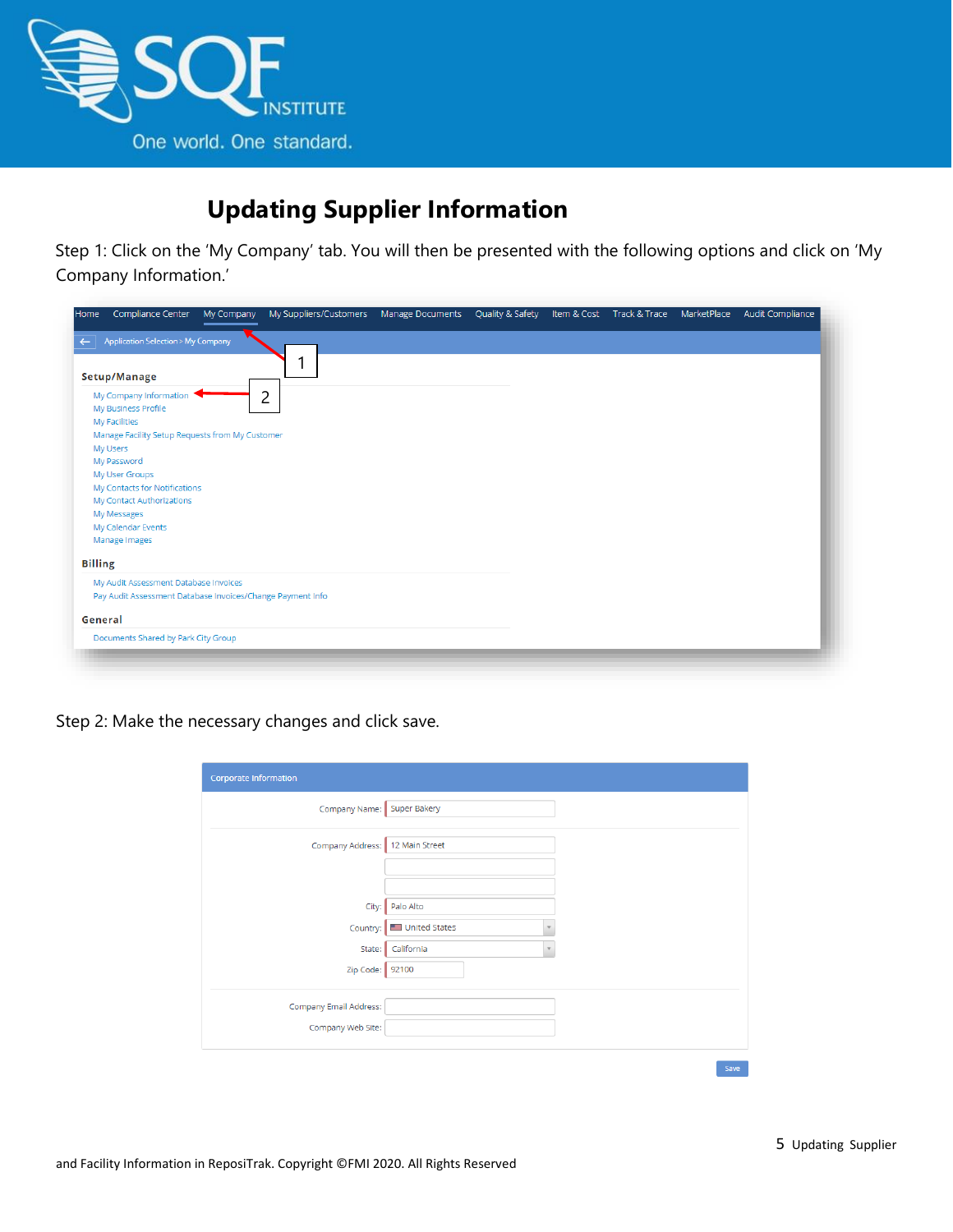

## **Update Facility Information**

<span id="page-5-0"></span>Step 1: To update your facility information, please click on the My company Tab. Then, select the My Facilities option.

| Home           | Compliance Center                                                                                                                                                                                                                                                  | My Company | My Suppliers/Customers | Manage Documents | Quality & Safety | Item & Cost Track & Trace | MarketPlace | Audit Compliance |
|----------------|--------------------------------------------------------------------------------------------------------------------------------------------------------------------------------------------------------------------------------------------------------------------|------------|------------------------|------------------|------------------|---------------------------|-------------|------------------|
| $\leftarrow$   | <b>Application Selection &gt; My Company</b>                                                                                                                                                                                                                       |            |                        |                  |                  |                           |             |                  |
|                | Setup/Manage<br>My Company Information<br>My Business Profile<br>My Facilities<br>Manage Facility Setup Requests f<br>My Users<br>My Password<br>My User Groups<br>My Contacts for Notifications<br>My Contact Authorizations<br>My Messages<br>My Calendar Events | 2          | Customer               |                  |                  |                           |             |                  |
|                | Manage Images                                                                                                                                                                                                                                                      |            |                        |                  |                  |                           |             |                  |
| <b>Billing</b> |                                                                                                                                                                                                                                                                    |            |                        |                  |                  |                           |             |                  |
|                | My Audit Assessment Database Invoices<br>Pay Audit Assessment Database Invoices/Change Payment Info                                                                                                                                                                |            |                        |                  |                  |                           |             |                  |
| General        |                                                                                                                                                                                                                                                                    |            |                        |                  |                  |                           |             |                  |
|                | Documents Shared by Park City Group                                                                                                                                                                                                                                |            |                        |                  |                  |                           |             |                  |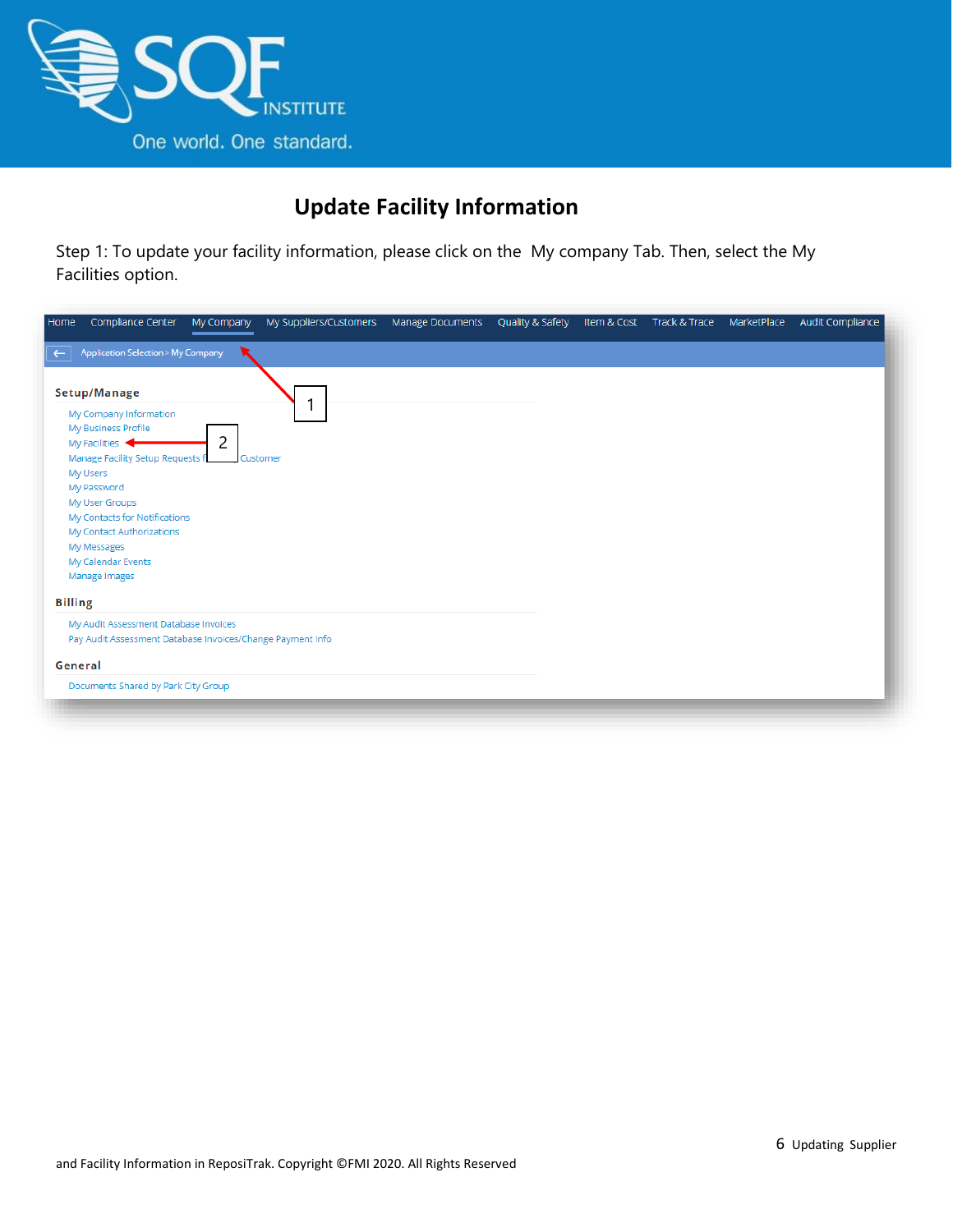

#### Step 2: Click on the action button next to the facility that needs updated information.

|                                                                  | Facility ID:                     |                     |                  |                     |
|------------------------------------------------------------------|----------------------------------|---------------------|------------------|---------------------|
|                                                                  | Facility Name:                   |                     |                  |                     |
|                                                                  | <b>Not Selected</b><br>Customer: | $\tau$              |                  |                     |
|                                                                  | Find                             |                     |                  |                     |
|                                                                  |                                  |                     |                  |                     |
|                                                                  |                                  |                     |                  |                     |
|                                                                  |                                  |                     |                  | <b>Add Facility</b> |
|                                                                  |                                  |                     |                  |                     |
| <b>Results</b>                                                   |                                  |                     |                  |                     |
| <b>FACILITY NAME</b>                                             | <b>FACILITY ID</b>               | <b>ADDRESS</b>      | <b>CUSTOMERS</b> |                     |
|                                                                  | Abrams                           | Carltons, AR 65579  | SQFI (18038)     | Action*             |
|                                                                  | <b>Addam's Pastries</b>          | Jediville, MS 34959 | SQFI (18038)     | Action-             |
| Abrams Apples Pies<br><b>Addam's Pastries</b><br><b>API Test</b> | AT                               | Edmond, OK 73001    | SQFI (18038)     | Action*             |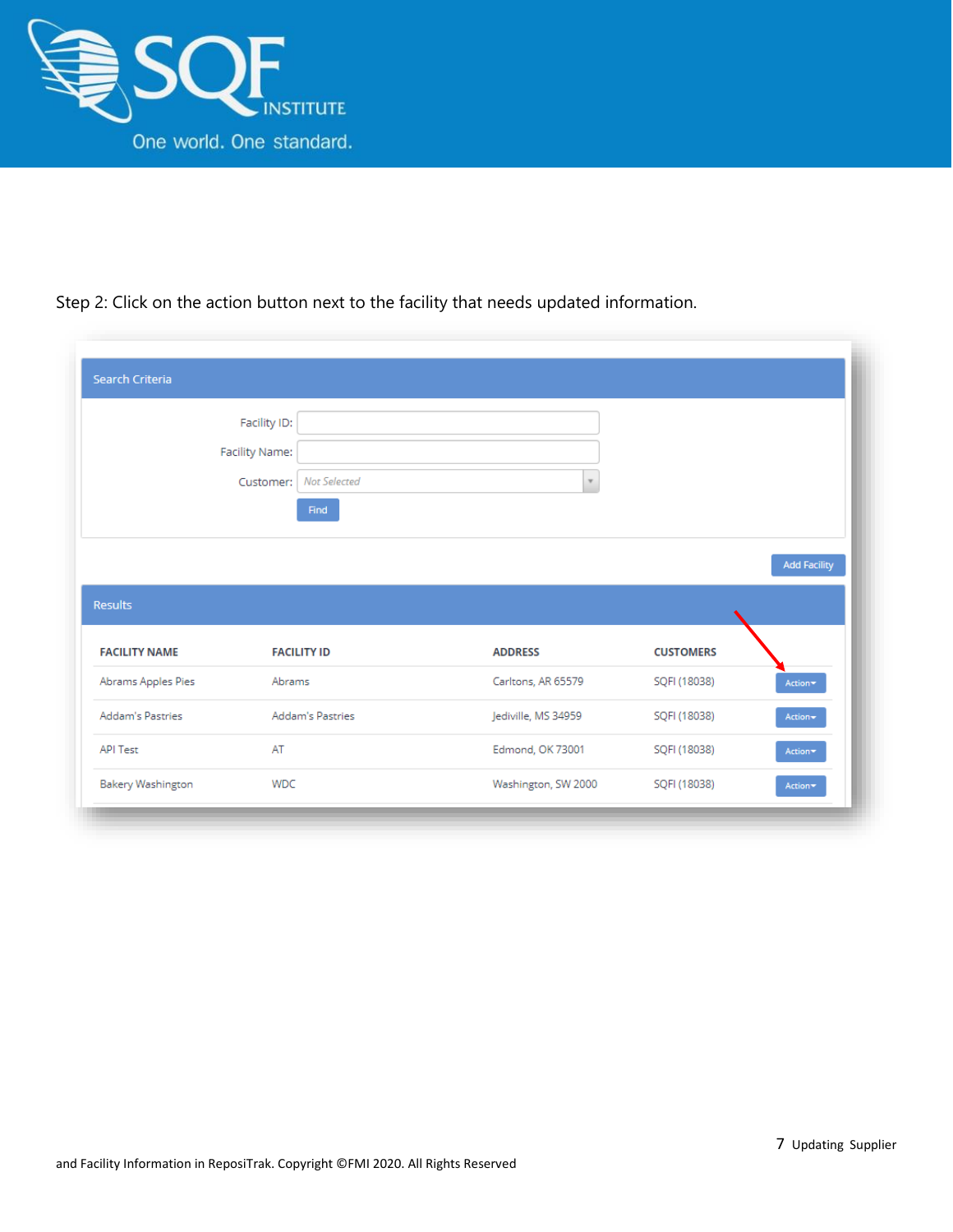

#### Step 3: Click on "Update Facility."

| Update Facility             |                                                            |
|-----------------------------|------------------------------------------------------------|
| <b>Update Facility Name</b> |                                                            |
|                             | <b>Update Facility Address</b>                             |
|                             | Update Facility Contact Information                        |
| View on Map                 |                                                            |
|                             | <b>SQF FOOD SAFETY AUDIT EDITION 9</b>                     |
|                             | View SQF Food Safety Audit Edition 9 (Request Nbr: 2395)   |
|                             | Cancel SQF Food Safety Audit Edition 9 (Request Nbr: 2395) |

Step 4: Make the changes that are needed and click on save

| Name and Address        |                            |                                 |                                               |
|-------------------------|----------------------------|---------------------------------|-----------------------------------------------|
| Facility Name:          | AAA TEST COMPANY 3         |                                 | $\circ$                                       |
| Facility ID:            | 789456                     | $\bullet$                       |                                               |
|                         | Address: 10003 FLOYD DRIVE |                                 |                                               |
|                         |                            |                                 |                                               |
|                         |                            |                                 |                                               |
|                         | City: NW                   |                                 |                                               |
| Country:                | United States              | $\mathbf v$                     |                                               |
| State/Province:         | District of Columbia       | $\mathcal{F}$                   |                                               |
| Postal Code: 10001      |                            |                                 |                                               |
| B                       |                            |                                 |                                               |
| <b>Partner Profiles</b> |                            |                                 |                                               |
|                         |                            |                                 |                                               |
| SQFI (18038)            |                            | Pricing Category / Gross Sales: | $\bullet$<br>$C > $5$ million USD < \$25<br>¥ |
|                         |                            |                                 |                                               |
|                         |                            |                                 | Save                                          |

The facility information is now updated.